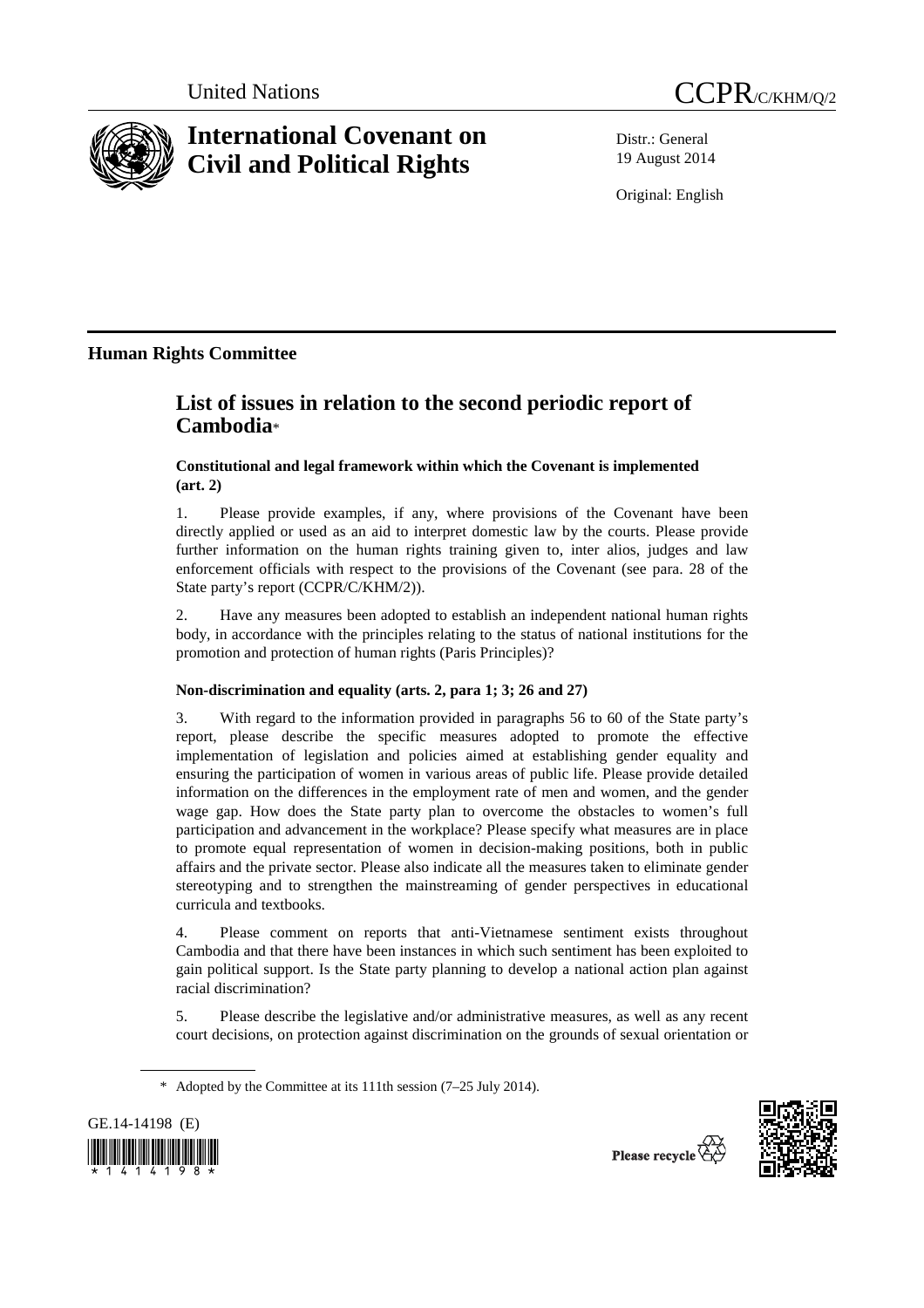gender identity, including discrimination in employment and accessing health care. Please also comment on reports of hate crimes, including sexual violence, and harassment against lesbian, gay, bisexual and transgender (LGBT) persons. Has the State party considered the possibility of recognizing same-sex unions?

6. Concerning the information contained in paragraph 48 of the State party's report, please indicate whether the State party has put in place awareness-raising programmes to inform persons with disabilities about their rights and how to claim them and, if so, whether there has been any evaluation of the impact of such programmes.

#### **Violence against women (arts. 3 and 7)**

7. With regard to the different forms of violence against women, please provide information on: (a) the practical implementation of the Law on the Prevention of Domestic Violence and Protection of Victims (CCPR/C/KHM/2, paras. 17 and 209); (b) the achievements of the National Action Plan to Prevent Violence against Women (2009– 2012), as well as the steps taken to develop a second national action plan; (c) existing support services for victims of domestic and sexual violence. Please also provide statistical data covering the period under review on the number of complaints filed concerning different forms of violence against women and the number of convictions handed down, including the sentences imposed and the compensation awarded to the victims. What steps are being taken to provide effective redress to victims of gender-based violence, in particular sexual violence against women, committed during the Khmer Rouge regime?

#### **Right to life and prohibition of torture and cruel, inhuman or degrading treatment or punishment (arts. 2, para. 3; 6 ; 7 and 21)**

8. According to the information before the Committee, at least 12 journalists have been murdered in Cambodia in the last 20 years, with none of the cases ever having gone to court. Please comment on the reports that journalists, human rights defenders, trade union and environmental activists, politicians and other critical civil society actors have suffered harassment and violence during the period under review. Please provide information on the measures taken to address such harassment and violence and to protect persons engaged in such activities.

9. Please comment on reports of excessive use of force during demonstrations and the use of private security guards to respond to protests. What measures has the State party taken to ensure that law enforcement officials act in a manner consistent with articles 6 and 7 of the Covenant? Please also provide information on any investigations and any disciplinary and/or criminal proceedings related to the following cases:

(a) The death on 15 September 2013 of Mao Sok Chan during a demonstration in Phnom Penh;

(b) The death on 12 November 2013 of a 49-year-old street vendor, Heng Sokhon, a bystander during clashes between security forces and garment workers demonstrating for a wage increase, the reinstatement of meal breaks and the removal of military police hired by the factory as security;

The death on 3 January 2014 of four individuals and the alleged enforced disappearance of Khem Sophath, a 16-year-old boy who was seen being shot in the chest during further clashes between security forces and garment workers. According to the information before the Committee, a further 38 individuals were hospitalized, 25 of whom had sustained bullet wounds.

10. With regard to the information provided in paragraphs 75 to 84 of the State party's report, please provide information on the measures taken to ensure that the legislative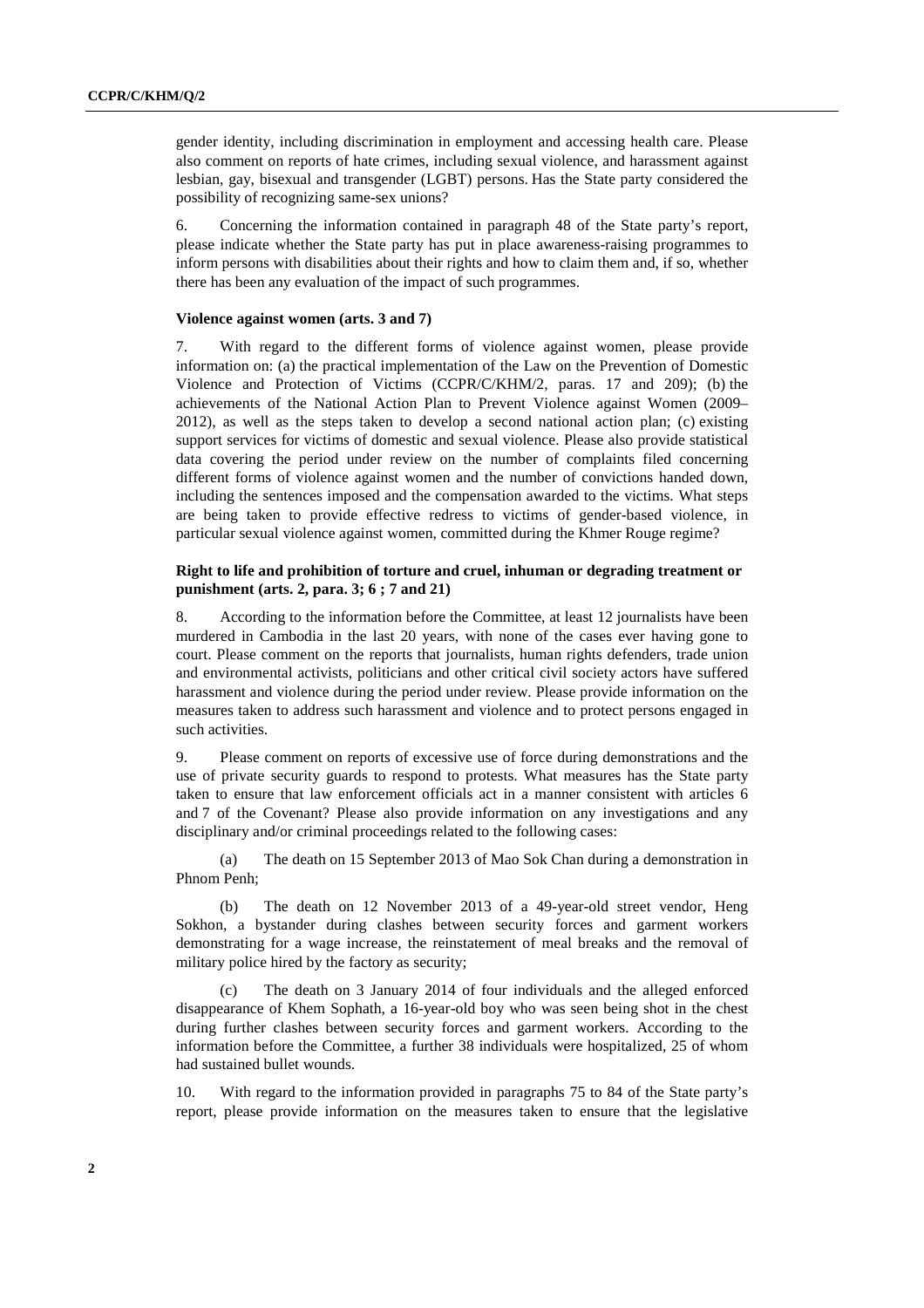framework for prosecuting perpetrators of torture is in compliance with the relevant international standards. Please comment on reports that there have been instances of torture and ill-treatment of detainees, particularly during police custody. Please indicate the number of complaints of torture and ill-treatment lodged and provide information on the resulting investigations, prosecutions, convictions, sentences and compensation provided. Please also outline the steps taken to establish an independent external monitoring mechanism to investigate allegations of unlawful acts committed by law enforcement officials. What progress has been made with regard to setting up an independent national preventive mechanism for the prevention of torture?

#### **Liberty and security of the person and treatment of prisoners (arts. 7, 9 and 10)**

11. Concerning the information contained in paragraph 103 of the State party's report, please describe the measures adopted and progress made in improving prison conditions, including those taken to lower the high levels of occupancy, upgrade health services, oversee the prison food supply chain and distribute personal hygiene items to inmates. Please provide updated information on the number of persons held in pretrial detention and prisoners serving sentence, as well as the occupancy rate of all the detention centres. Please include information on the number of prisoners for whom there are no final and enforceable judgements and on measures taken to facilitate the sharing of final judgements with prisons. In addition, please indicate the measures the State party has taken to guarantee that persons awaiting trial are kept separate from those serving sentence, and that juvenile offenders are held separately from adults, and males from females. What measures are in place to ensure that the rights of children living in prison with a parent are respected?

Please comment on reports that the lack of mental health services often results in persons with psychosocial disabilities being incarcerated in prisons. What measures are in place to resolve that situation? What is the situation with respect to alternative forms of treatment, such as community-based rehabilitation services and other forms of outpatient treatment programmes?

13. Please provide information on the number of persons deprived of their liberty in social affairs, youth rehabilitation and drug-rehabilitation centres. Please comment on reports that the homeless, beggars, people who use drugs, street children and sex workers are regularly rounded up by law enforcement officials and arbitrarily detained in such centres. Please also comment on allegations of torture, ill-treatment and other abuses committed by law enforcement officers and staff at social affairs, youth rehabilitation and drug-rehabilitation centres. Include information on the outcome of the investigations and any disciplinary and/or criminal proceedings related to such allegations.

#### **Prohibition of slavery and forced labour (art. 8)**

14. Please provide updated information, disaggregated by age, sex and ethnicity of the victims, on the number of complaints, investigations, prosecutions, convictions and sentences imposed in cases of human trafficking since the consideration of the State party's initial report. Please provide information on the measures taken to ensure effective implementation of the Law on the Suppression of Human Trafficking and Sexual Exploitation, in particular to strengthen and effectively enforce appropriate mechanisms aimed at prevention, early identification, referral, assistance and support for victims of trafficking. Please describe the results of the 2011–2013 National Plan of Action on the Suppression of Human Trafficking, Smuggling, Labour and Sexual Exploitation. Has the State party evaluated the effectiveness of measures taken to raise awareness of trafficking in persons?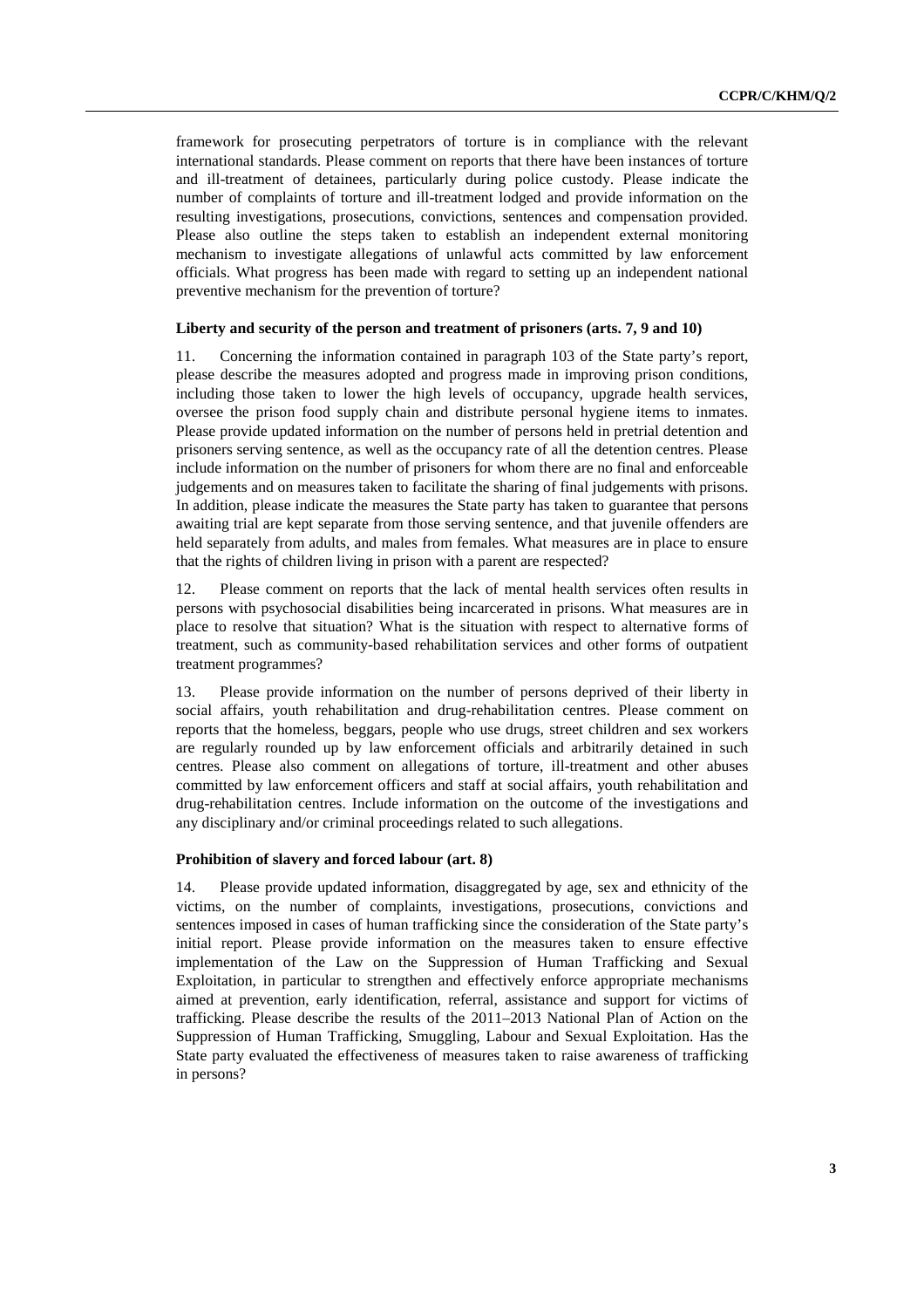#### **Right to a fair trial, equality before the law, remedies and administration of justice (arts. 7, 14 and 26)**

15. Further to the information provided in paragraph 74 of the State party's periodic report, please comment on reports of the Government's alleged obstruction, noncooperation and interference in the Extraordinary Chambers in the Courts of Cambodia.

16. In the light of the information provided in paragraphs 123 to 136 of the State party's report, please indicate whether, and to what extent, the State party envisages ensuring that all persons held in detention are afforded fundamental legal safeguards, including the right to have access to a lawyer – including, where necessary, a public defence counsel – from the very outset of their deprivation of liberty.

17. Please provide information on the legislative and practical measures taken to guarantee the independence and impartiality of the judiciary. Please indicate the content of the following draft legislation: the Law on the Organization and Functioning of the Courts; the Law on the Supreme Council of Magistracy; and the Law on the Status of Judges and Prosecutors. Information before the Committee alleges shortcomings in judicial institutions in the State party, due in particular to lack of personnel and financial resources. What measures are in place to resolve that situation?

18. Please comment on reports of continuing use of forced confessions as elements of evidence in court proceedings, despite the illegality of such practices.

#### **Freedoms of expression and association and right to peaceful assembly (arts. 19, 21 and 22)**

19. Please comment on how freedom of expression is guaranteed in Cambodia, in particular since the entry into force of the new Criminal Code. Please give details of the changes introduced by the new Criminal Code in respect of defamation, disinformation and incitement. Please also comment on allegations that human rights activists and journalists continue to be subjected to intimidation and harassment, including politically motivated accusations. Please indicate the number of criminal proceedings brought during the period under review against human rights defenders, journalists and other civil society actors for defamation, malicious denunciation and incitement.

20. With reference to the information provided in paragraphs 175 to 199 of the State party's report, please provide further information on legislative and/or administrative restrictions to the right of peaceful assembly, including the criteria for prohibiting an assembly, as well as any cases recorded during the reporting period where the holding of an assembly was prohibited, and the reasons given. Concerning the information contained in paragraph 167 of the State party's report, please provide further information on the regulations governing the use of "freedom parks". Please also comment on reports that indicate that roadblocks had been set up to prevent access to the Freedom Park in Phnom Penh. Please clarify the legal status of municipal security guards and their role in policing demonstrations. Please also comment on reports that indicate that there is a practice of detaining peaceful demonstrators until they sign or thumbprint a document agreeing to refrain from participating in future demonstrations.

21. Please provide information on the suspension of the NGO Sahmakum Teang Tnaut (STT), ordered by the Ministry of Interior in August 2011 for a period of five months. Please also supply information on the alleged refusal of the Minister of Labour to register branches of the Free Trade Union in February 2014. Please indicate the status of the following draft legislation: (a) the draft law on associations and non-governmental organizations (CCPR/C/KHM/2, para. 198); and (b) the draft law on trade unions.